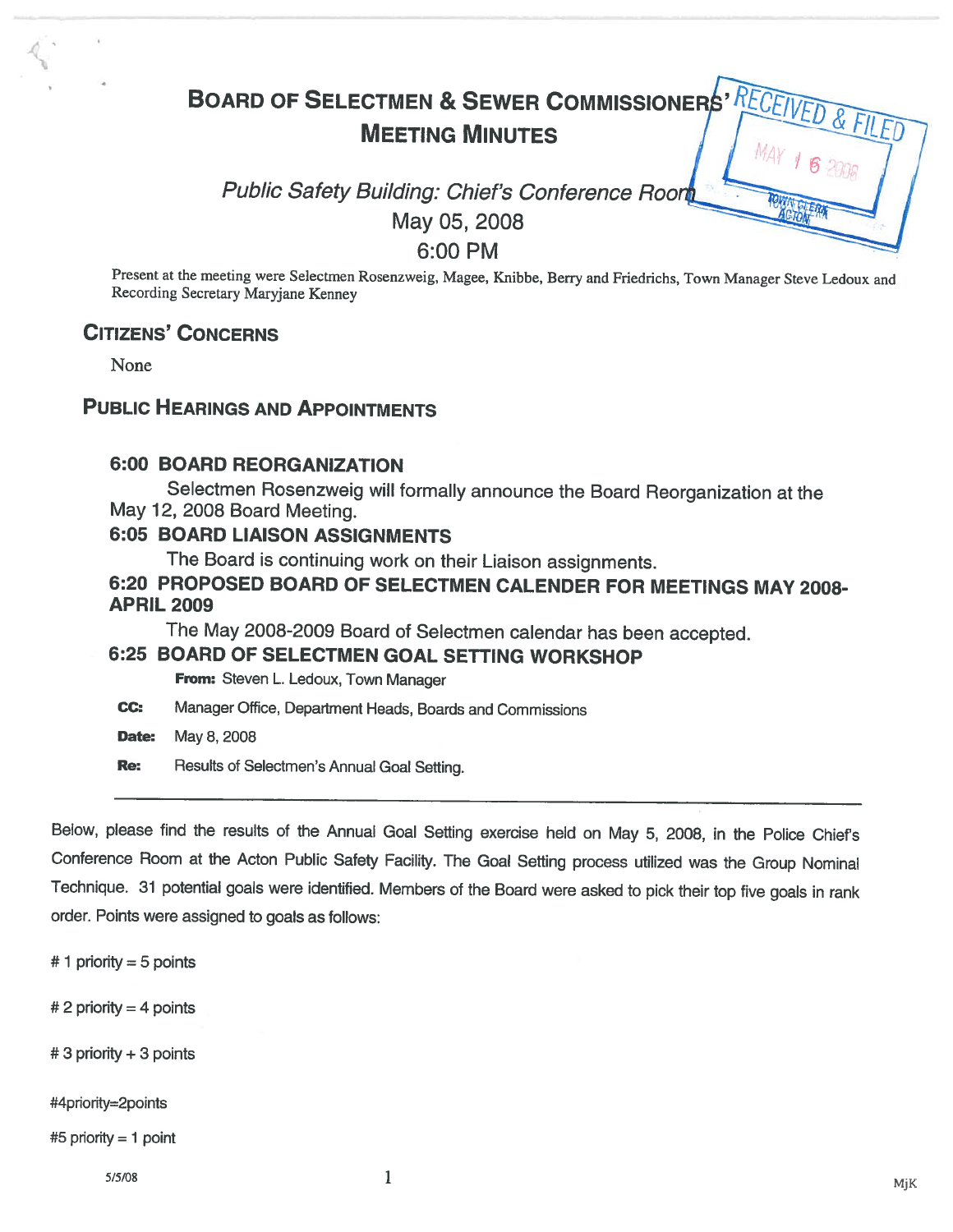#### Goal Setting Results

- 1. Focus on Greening Acton, including reviewing bylaws and regulations (17 points)
- 2. Develop more open and understandable budget process. (15 points)
- 3. Develop 3—5 year financial <sup>p</sup>lan for both capital and operational budgets with buy-in from all parties and utilize such to set fiscal policy. (13 points)
- 4. Acquisition of open space 5. (tie) (7 points) (4 points)
	- •Reinstitute Joint Board meetings with FinCom and Schools
	- •Limit residential growth
	- •Expand Senior Relief Program

Other items receiving consideration: Improve Town Meeting (3 points); Resolve traffic problems (2 points); Address commuter parking (2 points); BoS focus on policy (2 points); Expedite rehabilitation of historic properties (1 point); Retain small town feel (1 point)

# SELECTMEN'S BUSINESS

#### MEMORIAL DAY OBSERVANCE AND CEREMONIES

Ceremonies discussed and accepted. Announcement will be put on the web and sent to the Beacon for publication.

### CONSENT AGENDA

All items on the consent agenda were approved.

- 6. Committee appointment, Historical commission, Mr. Bradford Maxwell, one year term, Associate appointment.
- 7. Committee appointment, Comprehensive Community Plan Outreach Committee Member, Ms. Rajani Lakhani, the term ends at completion of task.
- 8. The Board approved obsolete materials disposal, Acton Memorial Library, request from 3/26/09 and 4/24/08.
- 9. The Board approved obsolete materials disposal, computer monitors of <sup>a</sup> request from Acton Memorial Library.
- 10. The Board approved obsolete materials disposal, request from West Acton Citizens' Library.
- 11. The Board approved continuation of Commuter Parking Program at Jones Field for an indefinite period of time until the Board decides to revisit the Program.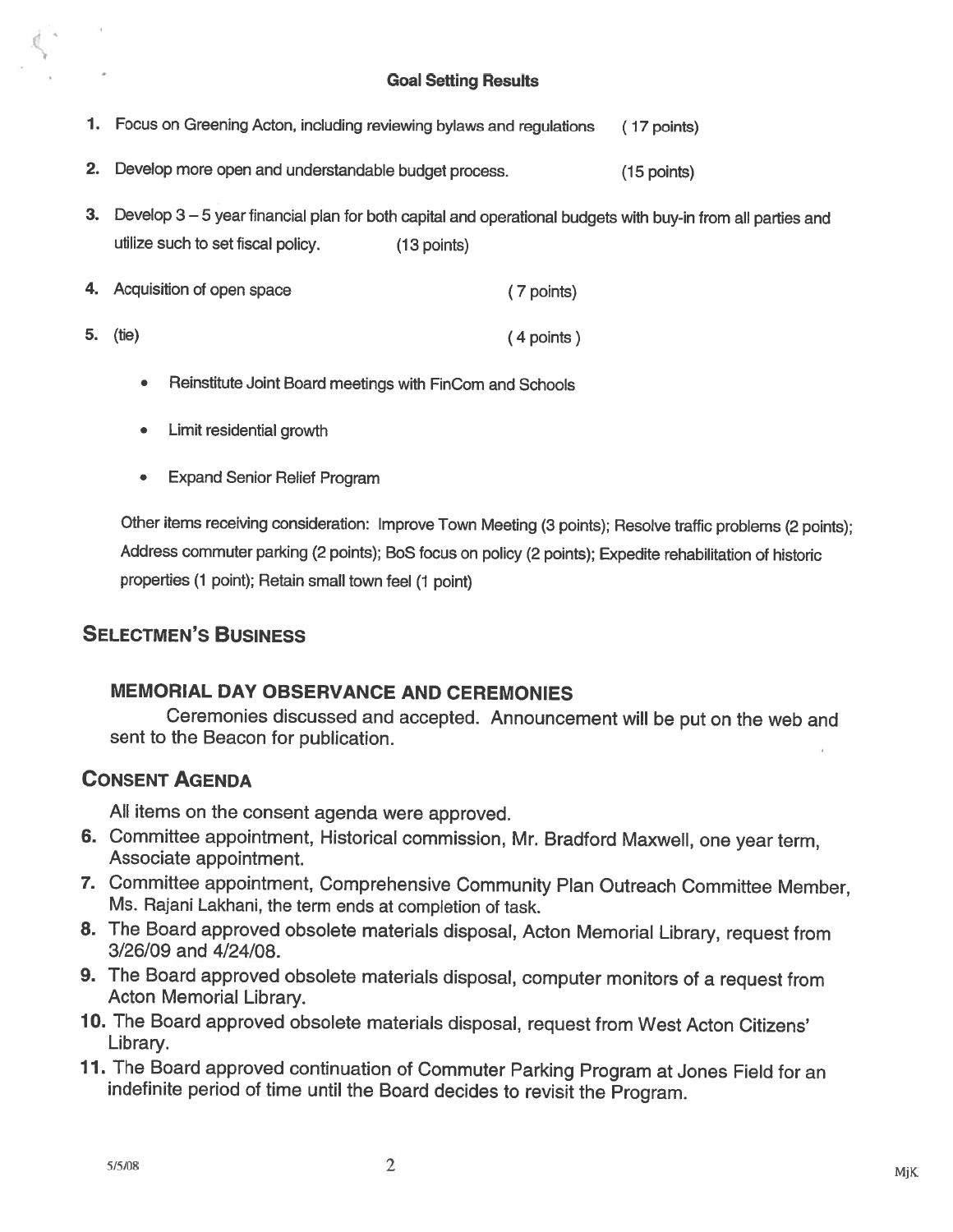- 12. The Board accepted <sup>a</sup> gift from the Board of Health, donations of food to the Wellness University Program from Donelan's Supermarket, \$50.00, ID's Deli, \$250.00, Dunkin Donuts, \$50.00, FANS, \$50.00 and Very Fine, \$50.00.
- 13. The Board accepted <sup>a</sup> <sup>g</sup>ift from the Gallant family offering to donate <sup>a</sup> Millstone originally located on Isaac Davis Way, and now at <sup>199</sup> Great Road, for <sup>p</sup>lacement on Acton Common, Town Property.
- 14. The Board accepted <sup>a</sup> <sup>g</sup>ift for the Recreation Department in the amount of \$25.00 from the Capelli Salon to help fund the Spring Family Campout at NARA PARK.
- 75. The Board accepted <sup>a</sup> <sup>g</sup>ift for the Recreation Department, <sup>a</sup> free concert from the US Air Force Band of Liberty to be held on the 4<sup>th</sup> of July at NARA Park.
- 16. The Board accepted <sup>a</sup> <sup>g</sup>ift for the Recreation Department of \$250 from Graham & Harsip, P.C. Attorneys at Law to be used to fund Summer Concerts at NARA Park.
- 17. The Board accepted <sup>a</sup> <sup>g</sup>ift for the Recreation Department of \$50 from Acton Medical Associates, to be used to fund Summer Concerts at NARA Park.
- 18. The Board accepted a gift from the Recreation Department, a pledge from Big Fish<br>Promotions (Marketing Company for Dunkin Donuts) of free beverage samples at the July 31<sup>st</sup> Family Fun Night Concert valued at \$2,500 and \$500 to be used to fund the Summer Concert Series.
- 19. The Board accepted <sup>a</sup> <sup>g</sup>ift from the Recreation Department of <sup>a</sup> <sup>p</sup>ledge from Big Fish Promotions (Marketing Company for Dunkin Donuts) of free beverage samples for Acton Day at NARA valued at \$2,500 and \$500 to be used to fund Acton Day, 2008.
- 20. The Board accepted <sup>a</sup> <sup>g</sup>ift from the Recreation Department of <sup>a</sup> <sup>p</sup>ledge from Big Fish Promotions (Marketing Company for Dunkin Donuts) of free beverage samples valued at \$2,500 and \$500 to be used to fund July 4<sup>th</sup> at NARA PARK.
- 21. The Board approved <sup>a</sup> confidential request of <sup>a</sup> fee waiver for <sup>a</sup> Nara Park Beach pass.
- 22. The Board approved <sup>a</sup> confidential donation of the Annual Selectmen's Concert to be held at NARA.

# EXECUTIVE SESSION

None MINUTES PENDING VOTES March 3

March 31

April 22, Regular and Executive Session, 2008

### PENDING COMMITTEE APPOINTMENTS

Antoinette Hershey, Conservation Commission, Associate Member— .•

Recording Secretary **Andrew D. Magee, Clerk** 

 $2e$ o G Date  $\angle$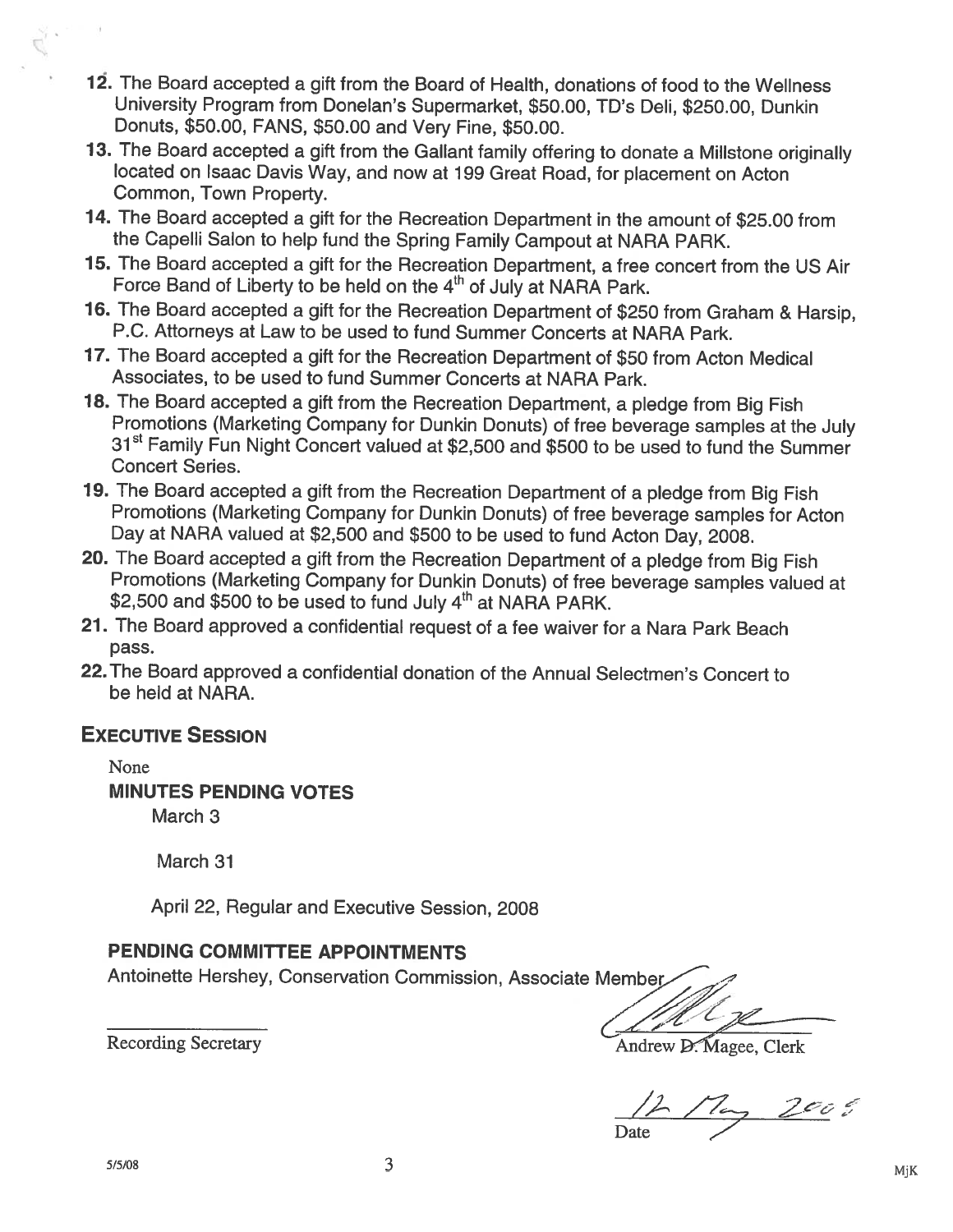# BOARD OF SELECTMEN & SEWER COMMISSIONERS' MEETING AGENDA

# Public Safety Building: Chief's Conference Room May 05, 2008 6:00 PM

I. CITIZENS' CONCERNS

# II. PUBLIC HEARINGS AND APPOINTMENTS

- 7. 6:00 BOARD REORGANIZATION Announce Board Officers
- 2. 6:05 BOARD LIAISON ASSIGNMENTS Enclosed please find materials in the subject regard, for Board consideration.
- 3. 6:20 PROPOSED BOARD OF SELECTMEN CALENDER FOR MEETINGS MAY 2008-APRIL 2009
- 4. 6:25 BOARD OF SELECTMEN GOAL SETTING WORKSHOP Enclosed please find materials in the subject regard, for Board consideration.

## **III. SELECTMEN'S BUSINESS**

5. MEMORIAL DAY OBSERVANCE AND CEREMONIES Enclosed please find materials in the subject regard, for Board consideration.

### IV. CONSENT AGENDA

- 6. COMMITTEE APPOINTMENT, HISTORICAL COMMISSION, MR. BRADFORD MAXWELL, ONE YEAR TERM, ASSOCIATE APPOINTMENT Enclosed please find materials in the subject regard, for Board consideration.
- 7. COMMITTEE APPOINTMENT, COMPREHENSIVE COMMUNITY PLAN OUTREACH COMMITTEE MEMBER, MS. RAJANI LAKHANI, TERM COMPLETION OF TASK Enclosed please find materials in the subject regard, for Board consideration.
- 8. OBSOLETE MATERIALS DISPOSAL, ACTON MEMORIAL LIBRARY, REQUEST FROM 3/26/09 AND 4/24/08 Enclosed please find materials in the subject regard, for Board consideration.
- 9. OBSOLETE MATERIALS DISPOSAL, COMPUTER MONITORS, ACTON MEMORIAL LIBRARY

Enclosed please find materials in the subject regard, for Board consideration.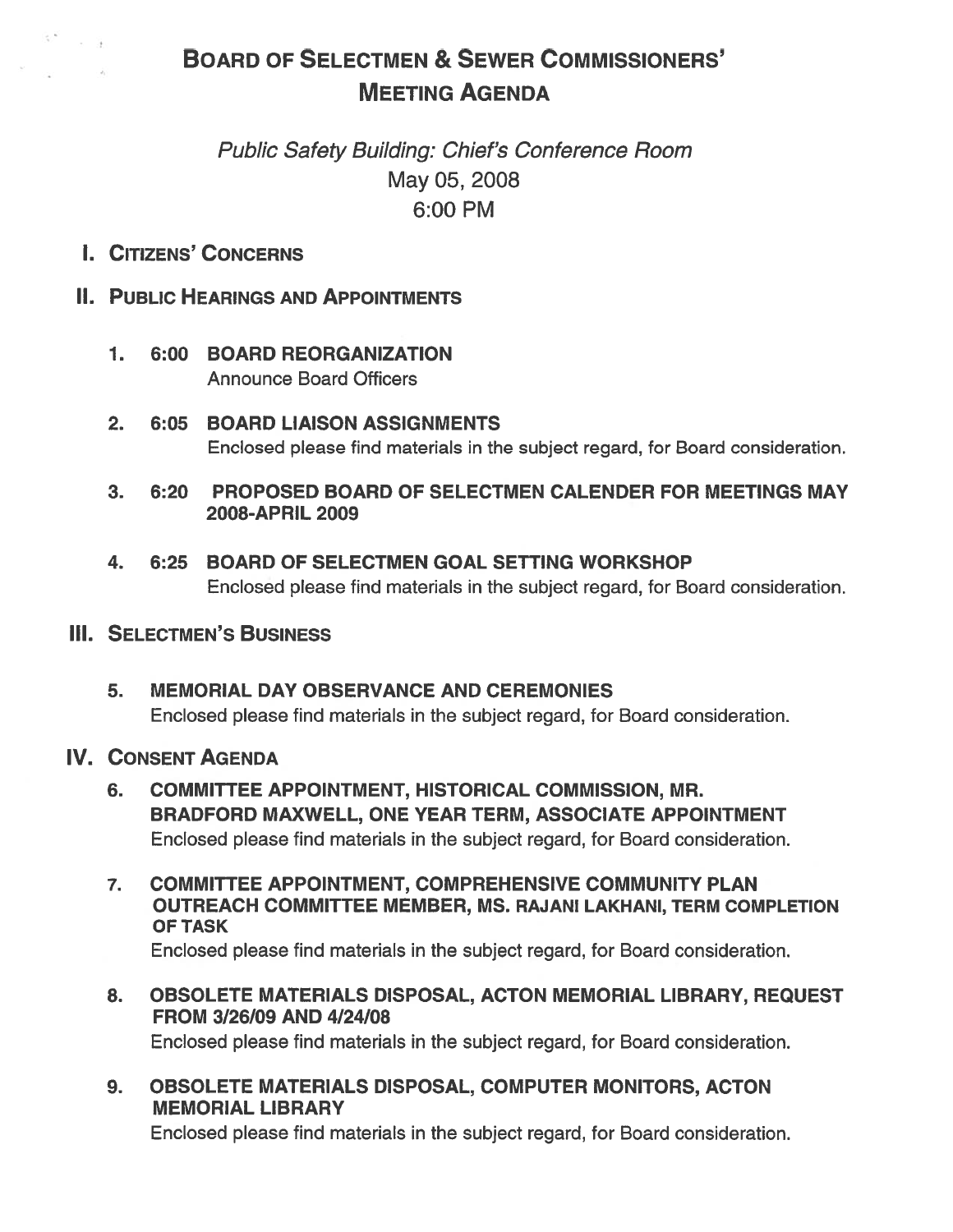10. OBSOLETE MATERIALS DISPOSAL, WEST ACTON CITIZENS' LIBRARY Enclosed please find materials in the subject regard, for Board consideration.

#### 11. CONTINUATION OF COMMUTER PARKING PROGRAM AT JONES FIELD FOR AN INDEFINATE PERIOD OF TIME

Enclosed please find materials in the subject regard, for Board consideration.

## 12. ACCEPT GIFT, BOARD OF HEALTH

Enclosed please find donations of food to the Weliness University Program from Donelan's Supermarket, \$50.00, TD's Deli, \$250.00, Dunkin Donuts, \$50.00, FANS, \$50.00 and Very Fine, \$50.00, for Board consideration.

# 13. ACCEPT GIFT, FROM THE GALLANT FAMILY

Enclosed please find <sup>a</sup> letter from the Gallant Family offering to donate <sup>a</sup> Millstone originally located on Isaac Davis Way, and now at 199 Great Road, for placement on Acton Common, Town Property, for Board consideration.

### 14. ACCEPT GIFT, RECREATION DEPARTMENT

Enclosed please find <sup>a</sup> gift in the amount of \$25.00 from the Capelli Salon to help fund the Spring Family Campout at NARA PARK, for Board consideration.

# 15. ACCEPT GIFT, RECREATION DEPARTMENT

Enclosed please find <sup>a</sup> gift <sup>a</sup> free concert from the US Air Force Band of Liberty to be held on the 4<sup>th</sup> of July at NARA Park, for Board consideration.

### 16. ACCEPT GIFT, RECREATION DEPARTMENT

Enclosed <sup>p</sup>lease find <sup>a</sup> <sup>g</sup>ift of \$250 from Graham & Harsip, P.C. Attorneys at Law to be used to fund Summer Concerts at NARA Park, for Board consideration.

### 17. ACCEPT GIFT, RECREATION DEPARTMENT

Enclosed please find <sup>a</sup> gift of \$50 from Acton Medical Associates, to be used to fund Summer Concerts at NARA Park.

# 18. ACCEPT GIFT, RECREATION DEPARTMENT

Enclosed please find <sup>a</sup> pledge from Big Fish Promotions (Marketing Company for Dunkin Donuts) of free beverage samples at the July 31<sup>st</sup> Family Fun Night Concert valued at \$2,500 and \$500 to be used to fund the Summer Concert Series, for Board consideration.

# 19. ACCEPT GIFT, RECREATION DEPARTMENT

Enclosed please find <sup>a</sup> pledge from Big Fish Promotions (Marketing Company for Dunkin Donuts) of free beverage samples for Acton Day at NARA valued at \$2,500 and \$500 to be used to fund Acton Day, 2008, for Board consideration.